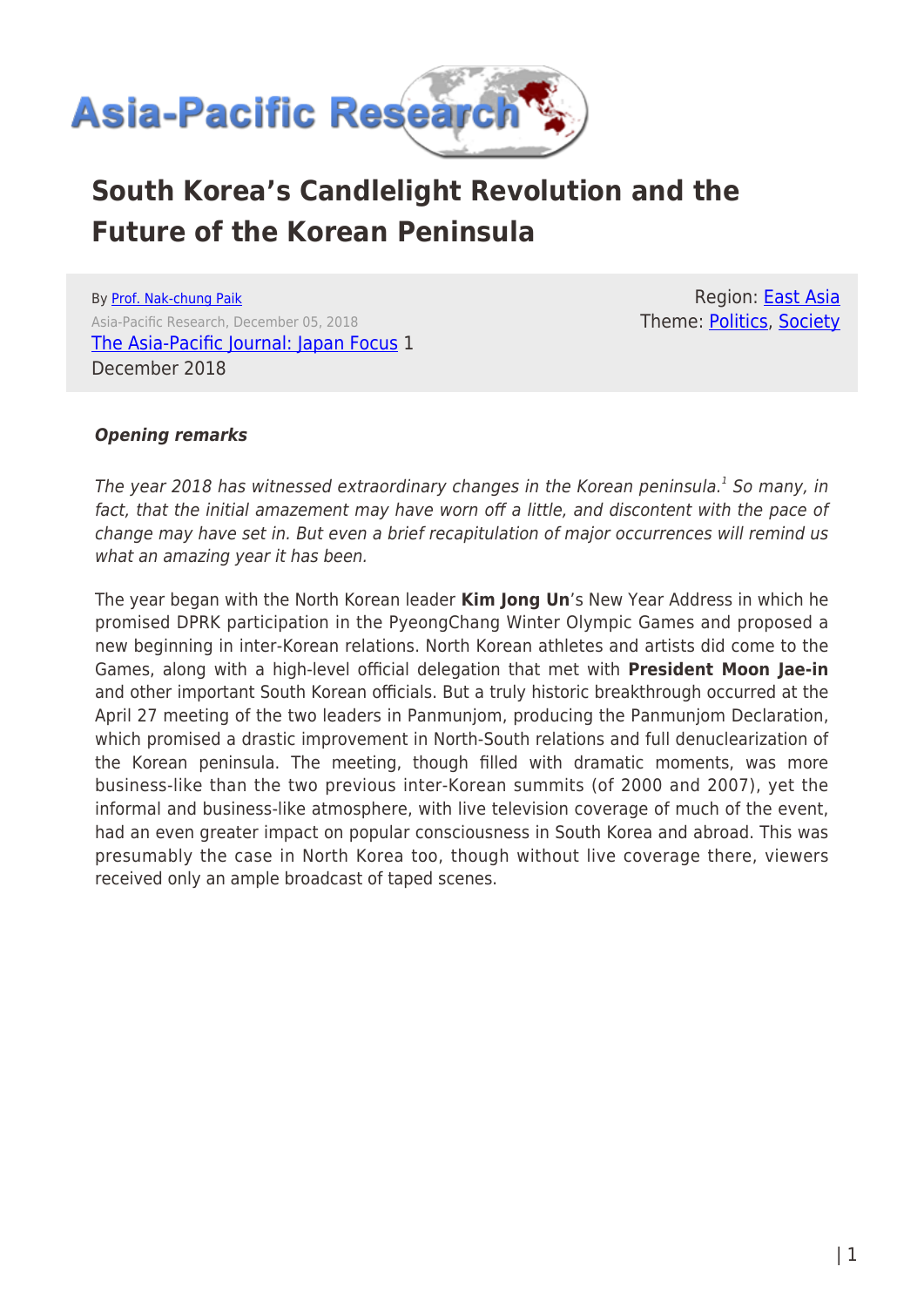

Kim Jong Un and Donald Trump at the Singapore summit

The US-DPRK summit in Singapore on June 12, the first ever between the two countries, was another historic breakthrough. In their Joint Statement the two leaders promised to work for a new relationship between the hitherto hostile countries, while Chairman Kim reaffirmed his commitment to full denuclearization. I shall come back later to the meaning of the Singapore agreement, but I should note that between the first Moon-Kim meeting and the Singapore summit a second inter-Korean summit occurred in Panmunjom in May, after Trump suddenly canceled the scheduled Singapore meeting. The two Korean leaders met, quite business-like and unannounced, for an emergency consultation to get the negotiation process moving again.

While progress in US-DPRK relations has been limited—though stopping joint US-ROK military exercises must mean a lot more to the DPRK than they publicly acknowledge—unprecedented events have continued to transpire between two Koreas. The opening of the Joint Liaison Office in Kaesung in September must be counted a landmark: not only do the two Koreas now have a venue for daily official contact, but the very notion of a 'joint' office (located in the same building), rather than respective liaison offices of North and South, implied a commitment to a partnership evolving toward something more than mere coexistence.

President Moon's visit to Pyongyang on September 18, 2018 for his third summit with Chairman Kim was another historic occasion. Particularly noteworthy was the fact that an 'Agreement on the Implementation of the Historic Panmunjom Declaration in the Military Domain' was signed as an annex to the Pyongyang Declaration, which soon led to some unprecedented changes in the conflict-prone peninsula. The return of the Joint Security Area (JSA) in Panmunjom to a genuinely shared zone (i.e. without the demarcation line that Moon and Kim crossed both ways on April 27, to the huge delight of millions of Korean viewers) was not strictly unprecedented but rather a return to the status quo ante of 1976. On the other hand, the removal of guard posts and land mines within the highly militarized Demilitarized Zone (DMZ) represents a reversal of a process that began soon after the Armistice Agreement in 1953. The joint survey work in the Han and Imjin River estuary is also something entirely new under the 65-year old armistice regime. The latest news as I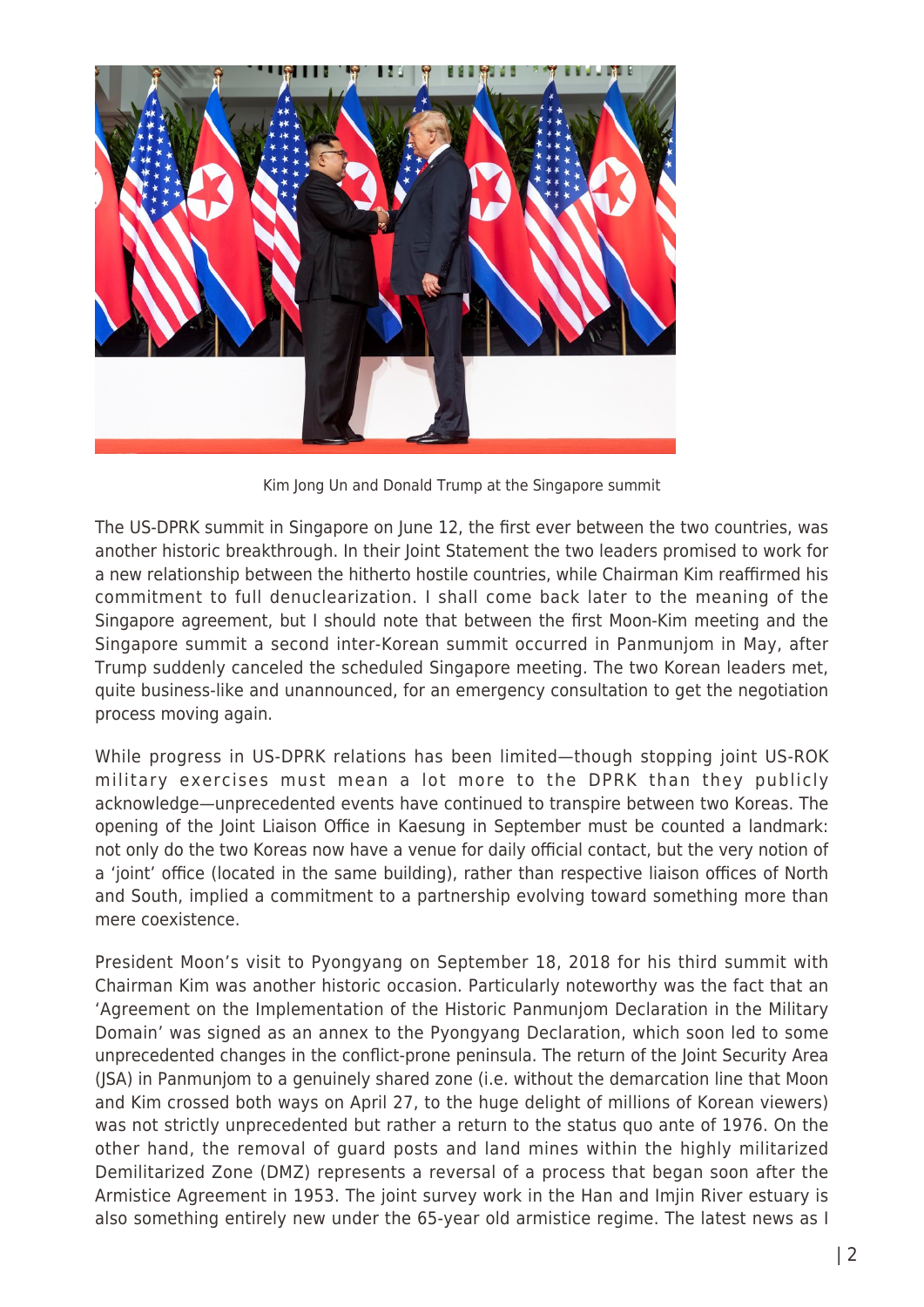write is that on November 30, South Korea sent a train for the first time in a decade—actually the first ever since the Korean War, as this time it will travel beyond Kaesong all the way to Sinuiju, the city facing Dandong, China across the Yalu River, and later to a riverside station near the Russian border. The purpose is to conduct joint surveys in preparation for reconnecting the rail lines between the two Koreas. $2$ 

Image on the right: Kim Jung Un and Moon Jae-in at Mt Paektu



While in North Korea, President Moon broke precedent again when he spoke to some 150,000 Pyongyang citizens, and the two leaders went to the Paektu Mountain (a place charged with symbolic and emotional meaning for the Korean people) and enacted dramatic scenes of friendship and mutual trust. Whether Mr. Trump or any other foreign leader can actually reverse, rather than merely slow down, the momentum produced by the Pyongyang summit and its aftermaths is a subject of reflection that this paper proposes to undertake.

While awaiting future developments, including Chairman Kim's return visit to Seoul (agreed to for this year but with possibility of postponement) and the announced but not yet definitely scheduled second meeting between Trump and Kim, I would like to raise a few points of a somewhat theoretical nature for the sake of greater intellectual clarity.

First, current changes in the peninsula cannot be adequately grasped without taking into account the crucial role of South Korea's Candlelight Revolution. This in turn assumes that the Candlelight Revolution does indeed add up to a real revolution—a point that obviously calls for sober analysis and open-minded reflection.

Secondly, adequate consideration of the foregoing proposition would entail an understanding of what I have called Korea's 'division system' and of its role as part of the reigning world-system.<sup>3</sup>

I shall then return to the current situation and suggest possible ways to further advance the changes in the peninsula and bring them to their full world-historical significance.

## **Candlelight demonstrations of 2016-17 and their aftermath**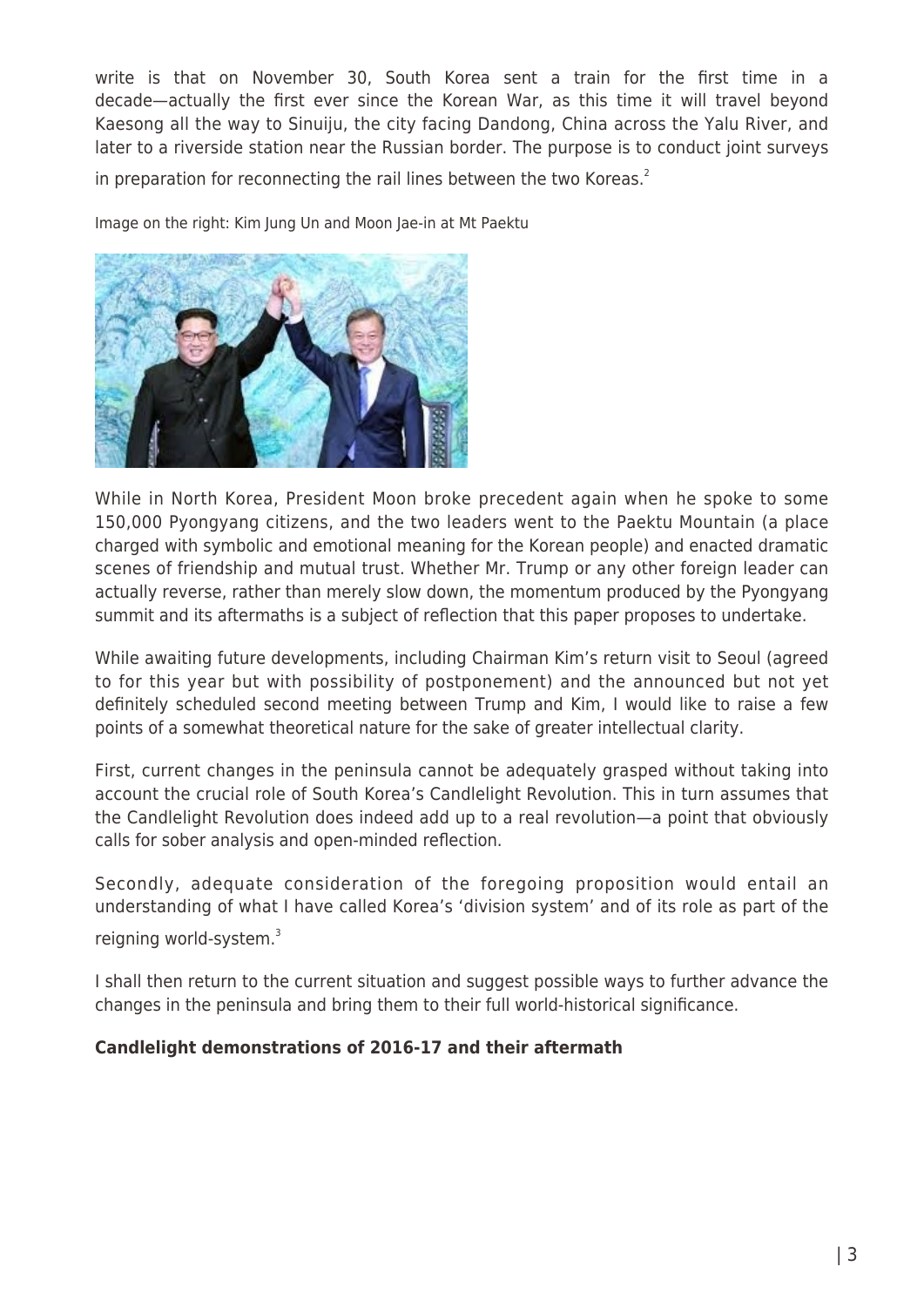

Downtown Seoul in Candlelight demonstration 2016

The series of candlelight demonstrations in South Korea between late October 2016 and early March 2017 have received considerable media attention outside Korea as well, and I do not intend to report on them in detail. Some 17 million people in all participated, according to the People's Action against President Park Geun-hye, a loose coalition of civic groups that managed the logistics of weekly events. At a peak point in early December more than two million people reportedly came out nationwide. The demonstrations for all their lack of organized leadership were entirely peaceful and orderly, full of festive humor and innovative actions. In the upshot President Park Geun-hye was impeached by the National Assembly in December 2016 and then removed from office by ruling of the Constitutional Court in March 2017. In the ensuing election the main opposition candidate Moon Jae-in was elected and took office in May. Whatever factors have gone into the making of the extraordinary changes in the Korean peninsula in 2018, the presence of a South Korean government espousing peace and democracy should be counted one of the most important.

The demonstrations were so extraordinary in size and tenacity and so remarkable in their peaceful, spontaneous and orderly qualities that from early on many participants in and celebrators of the events applied the term 'revolution'. Those very qualities, however, could be cited as features that diverge from a real revolution. Moreover, the removal of the incumbent president and subsequent coming into office of a new one all took place within the existing constitutional and legal framework.

Identification of the demonstrations with candlelight revolution as such would also be inadequate from quite the opposite viewpoint: that is, unless the series of demonstrations (also called ch'otpul hangjaeng, 'candlelight resistance movement') are perceived as only the initial phase of an ongoing revolution, their revolutionary impact would be limited to the launching of a new government and the ensuing reform measures. Against this view, there are also scholars who argue that, since the demonstrations themselves did not add up to a

real revolution, it is up to the new government to carry out a revolution.<sup>4</sup> That, however, would be a forlorn hope indeed, for if the demonstrations did not already possess a revolutionary élan, no constitutionally elected government could initiate a revolution so late in the day.

A more satisfactory approach would thus call for an examination of the precise nature of the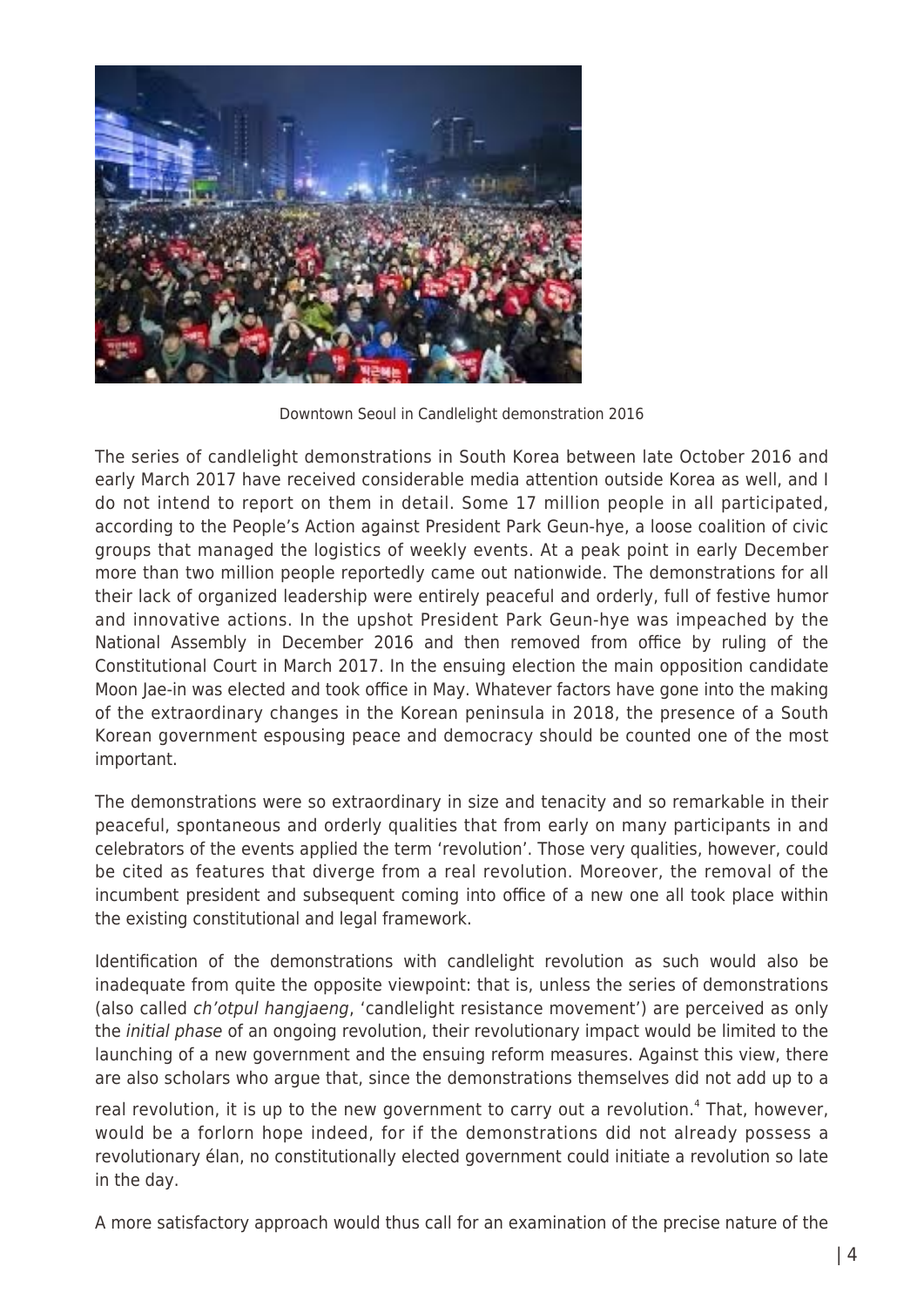revolutionary élan in the candlelight demonstrations and of how, if at all, that élan has been extended into the new regime and into North-South relations. Here I must first note that the interim period between the dismissal of Park Geun-hye and election of Moon Jae-in represented a special phase of its own. Moon did win handily (though not overwhelmingly) with 41% of the vote in a four-part race. But the fact that the campaign had to be conducted within the existing constitutional and legal framework severely hampered the revolutionary fervor of candlelight citizens. The laws and regulations governing the electoral process had largely been designed to limit civic participation, and Moon himself carried out a rather defensive campaign. Dangers inherent in an electoral phase may be most dramatically seen in the May 1968 revolution in France ending in a big Gaullist victory in the snap National Assembly elections called by the government. In South Korea 2017, the presidential election had a different outcome partly because Park Geun-hye's regime lacked the strengths of De Gaulle's and the crimes and misdemeanors of her government were much more heinous. But the difference in the result also illustrates the power of the revolutionary impulse in the initial phase capable of surviving perils of the electoral phase.

But was the peaceful overthrow of the Park government a real revolution, after all? I say yes, because what the citizens accomplished was not what it appeared to be on the surface, a reactivation of the country's (largely democratic) 1987 constitution. Rather, it was the activation for the first time of the constitution as such. While South Korea's written constitutions have been more or less democratic (with the important exception of the blatantly anti-democratic ones of Park Chung-hee's Yushin rule, 1972-79, and Chun Doohwan's 'Fifth Republic', 1980-87), there has always operated an unwritten rule that constitutional guarantees of civil and human rights could be arbitrarily suspended in view of the exigencies of the peninsula's division and inter-Korean confrontation. I have called this a

'hidden constitution'<sup>5</sup>, which reached a new high of virulence under Lee Myung-bak and Park Geun-hye, at last prompting citizens to rise up to suspend, though not yet fully abrogate, that hidden constitution and punish the perpetrators. In that sense, the candlelight demonstrations accomplished, or at least initiated, "a more essential revolution that

changed a country where constitutions were not observed into one where they were."<sup>6</sup>

The candlelight revolution thus cannot be understood apart from the particular nature of South Korea as a divided country, a component of the peninsula's division system. The same goes for subsequent developments under Moon Jae-in's not very revolutionary-looking government. Because the candlelight demonstrations ousted the reigning president and brought in a new government within the existing constitutional framework, in a way instituting real constitutional rule for the first time, Moon's 'candlelight government' had to respect the constitutional and legal constraints inherited from pre-revolutionary days. The resultant project of 'carrying on the revolution by non-revolutionary means' would ordinarily mean a cover for abandoning the revolution itself—as in fact occurred under the transitional government after the April Student Revolution of 1960.<sup>[\[7\]](https://apjjf.org/2018/23/Paik.html#_ftn7)</sup> However, when combined with determined moves toward a radical transformation of the division system, the phrase could acquire a more substantive meaning. Changes in the peninsula this year, accomplished mostly through the president's executive powers and prerogatives, have been well-nigh revolutionary, and may lead to the truly revolutionary consequence of the formation of an inter-Korean commonwealth—which in its initial stage of a rather loose combination I like to call the Association of Korean States. I shall have more to say on this later.

On the domestic scene, too, attempts to eradicate the hidden constitution by bringing to justice those who under its protection indulged in corruption and flagrant abuses of power,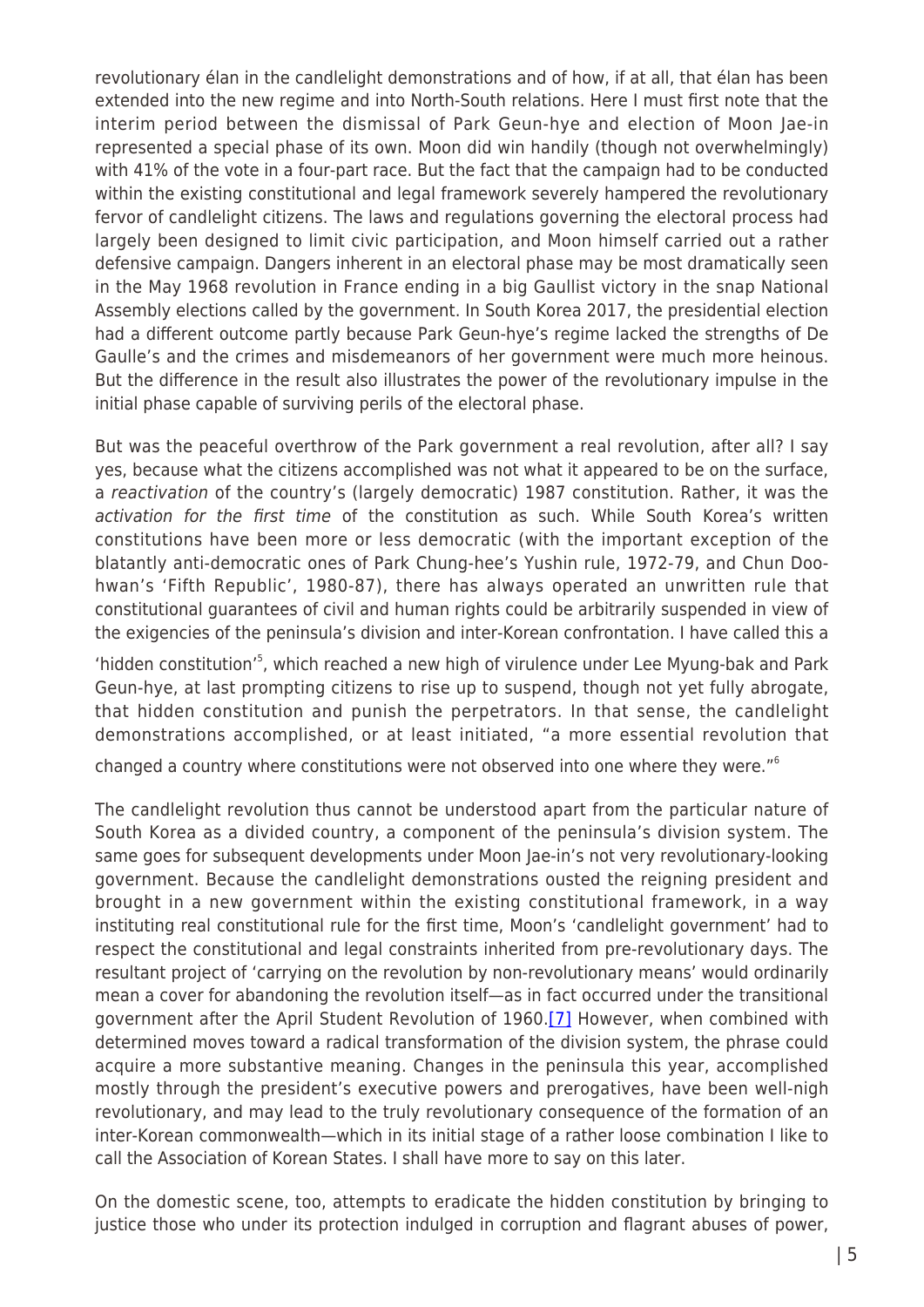have proceeded mostly through the executive power of prosecution, i.e., with minimum help from the National Assembly where the Free Korea Party, the old party of Lee Myung-bak and Park Geun-hye, still holds more than a third of the seats and has so far blocked most reform legislation. On the economic front the government's record remains more limited, due in part to unpropitious global conditions and structural problems inherited from previous governments, but also on account of the inevitably greater reliance on legislation in this field and arguably some inexpert management by the executive branch. Moreover, because under the division system domestic and inter-Korean issues are closely intertwined, President Moon's failure to sustain citizens' support for domestic reasons could weaken his initiatives on the inter-Korean front, while further progress in North-South relations (including economic cooperation) will no doubt help him in his political and economic endeavors at home.

### **Some further thoughts on revolution**

To argue that the candlelight revolution is a peculiarly Korean phenomenon and owes its revolutionary nature to the peninsula's *sui generis* division system does not mean indulging in 'Korean exceptionalism'. Rather, it is an attempt to understand general principles in their concrete application to particular conditions, and in so far as those conditions are quite peculiar, the general principles might be illuminated with all the greater clarity and concreteness. In a way this corresponds to Lukács's (originally Marxian) notion of 'typicality' in literature—characters and situations far from the average becoming more truly representative of total historical reality through the artist's faithful delineation. $8$ 

The French Revolution of 1789 and the Bolshevik Revolution of 1917 shared features of foundational violence, radical transformation in political and economic relations, resort to violent and often extra-legal measures and far-reaching international repercussions, so that they have provided the textbook models of 'real revolution'. But aside from the fact that there is no transcendental law prescribing that all 'real revolutions' resemble them, the two great revolutions, as Hannah Arendt notes, failed to consolidate the aims of their leaders into a lasting political order—in contrast to an earlier one, the American Revolution of 1765 (or 1776) to 1783, which created a durable constitution and republic designed by the revolutionaries themselves.<sup>9</sup>

This is not the place to discuss Arendt's views in detail,<sup>10</sup> but another notable fact regarding the textbook model is that very few revolutions on that model have succeeded since 1917. True, socialist revolutions have occurred and built durable political structures in places like China, Cuba and Vietnam, but each of them combined the character of a war of national liberation—as did in fact the American Revolution (also called the War of Independence). Then there were communist takeovers in Eastern Europe after the Second World War aided by the victorious Red Army. Except for Yugoslavia (whose communist government has also not endured), these were hardly genuine revolutions and speedily collapsed once the Soviet Union disintegrated. What they offered instead were venues for a new kind of revolution: failed ones in the cases of Hungary 1956 and Czechoslovakia 1968, a more successful transition to post-communism in Poland through the struggles of the Solidarity Union and subsequent electoral victories, and a series of peaceful anti-communist revolutions after the fall of the Soviet Union, of which the 'Velvet Revolution' of Czechoslovakia 1989 would stand out as the most impressive instance.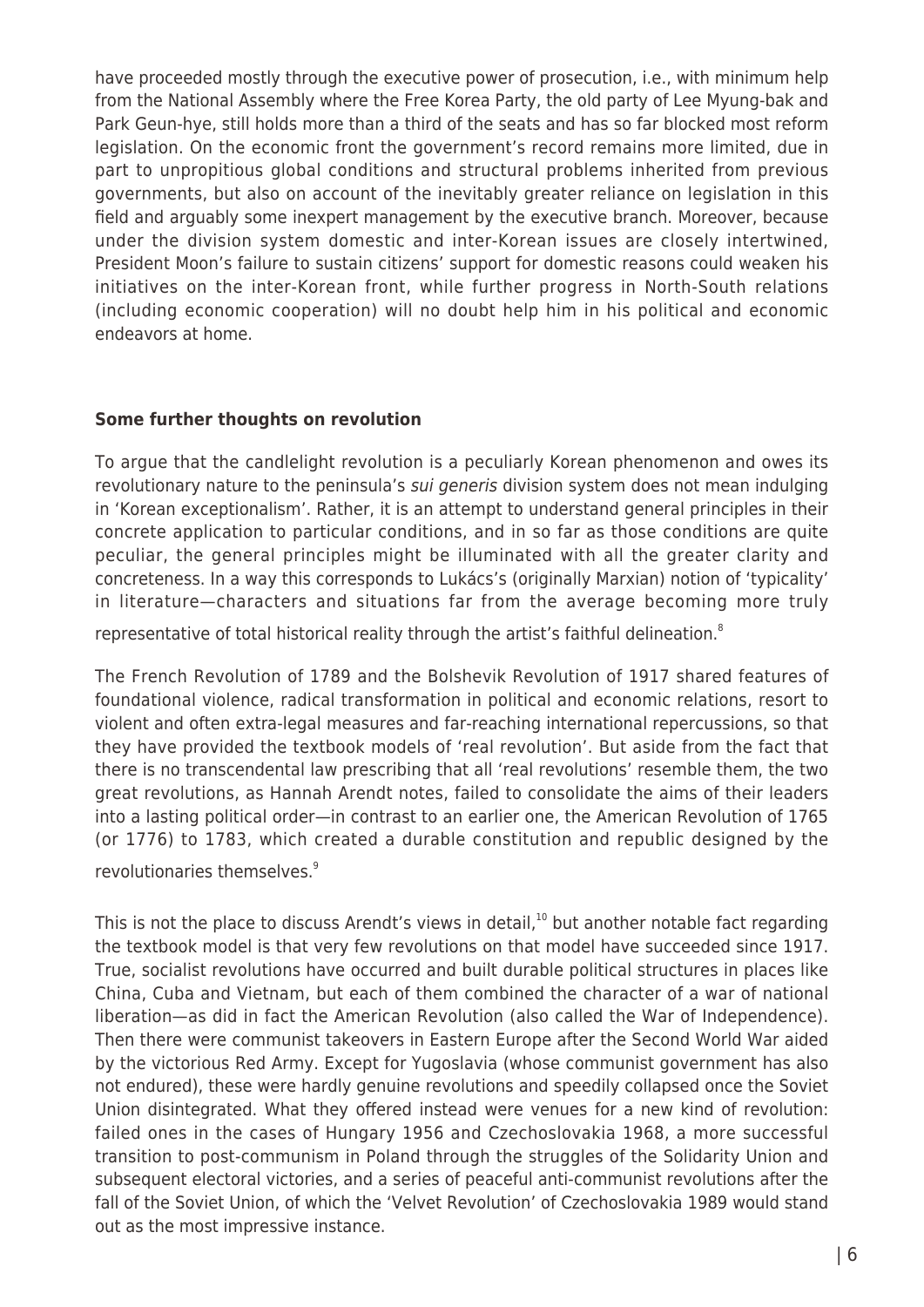The twentieth century, despite the Russian and other violent revolutions and wars, must also be counted as an age when organized peaceful mass action increasingly bore fruit. Though not usually called a revolution, the non-violent anti-colonial resistance of the Indian masses (from the 1930 Salt March on) led by Gandhi accomplished profound changes in Indian national life and probably made as great an impact on human history as any 'real revolution'. In the latter half of the century one meets with numerous examples of peaceful or mostly peaceful revolutions in addition to those in Eastern Europe, e.g., Portugal 1974, Iran 1979, the Philippines 1986, Mongolia 1990. Preceding most of them was South Korea's April 1960 Student Revolution, involving bloodshed but only because the police opened fire on peaceful demonstrators. South Korea's June 1987 mass uprising not only abolished dictatorship but, unlike the April Revolution, did not permit a full reversal of democratization, although Lee Myung-bak and Park Geun-hye labored for one.

The Candlelight Revolution of the twenty-first century carries on this national and global tradition. Its roots in Korea's history actually go farther back, notably to the March First Independence Movement of 1919, a nationwide non-violent uprising that did not succeed in ending Japanese colonial rule but brought about larger breathing space for Koreans for nearly two decades and, outside the country, launched the Provisional Government of the Republic of Korea in Shanghai the same year, representing a decisive break with any idea of reviving the defunct monarchy. Insofar as the March 1 Movement was literally nationwide, i.e., peninsula-wide, it enjoyed an advantage over the candlelight demonstrations, which were limited to the peninsula's southern half.

Yet the Candlelight Revolution is an unprecedented achievement in two respects. First, recollection of its historical roots—among which one must add the Kwangju Democratic Uprising of 1980 and the massive anti-Lee Myung-bak candlelight demonstrations in the first

decade of the  $21^{st}$  century—reminds one that it was an *incremental* achievement, building on previous attempts at a peaceful revolution, especially on the success of the June 1987 Democratization Movement. I have indicated how, under the peculiar condition of the division system, the Candlelight Revolution despite its faithful adherence to the existing constitutional and legal framework could be more revolutionary than even the overturning of the military dictatorship in 1987. Nevertheless, it was the earlier achievement that made it difficult from the start to brutally suppress peaceful mass action as in the days of Park Chung-hee and Chun Doo-hwan, and virtually impossible when mass action on an unprecedented scale in 2016-17 came to combine such deep and widespread popular anger with exemplary orderliness and festive humor. This incremental nature would differentiate the Candlelight Revolution from those, say, of the Arab Spring, where democratic transition occurred for the first time, often resulting in return to dictatorship or extreme chaos.

Secondly, South Korea's Candlelight Revolution may have been the first instance in the world of full utilization of information technology. True, telecommunication and SNS (social network service) were important in the Arab Spring and many other instances (including South Korea's 2008 candlelight demonstrations), but with technologically advanced and highly wired people like South Koreans in 2016-17 the impact far exceeded even that in 2008. This factor, when combined with the first feature of building on an earlier civic revolution, provided an entirely new terrain for peaceful revolution.

In noting the global trend toward peaceful revolutions (or at any rate the paucity of successful 'classical' revolutions) and suggesting the Candlelight Revolution as a significant nodal point in that trend, I for one do not wish to advocate absolute pacifism. Clearly non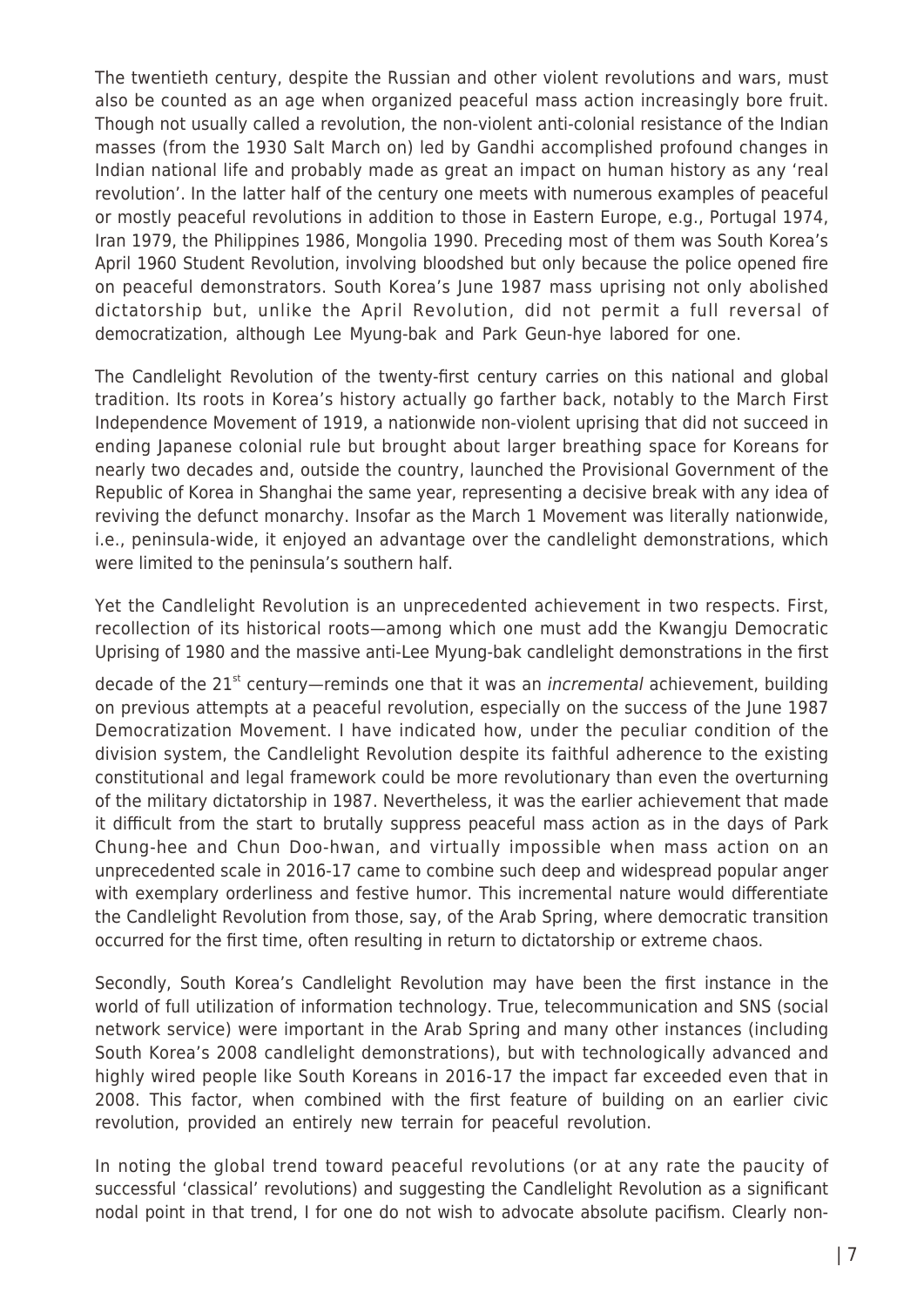violence is in principle preferable to violence, and one admires the courage of those embracing non-violence at any cost. Yet, the distinction between violence and non-violence is sometimes not clear-cut, and real-world revolutions are bound to display elements of both. More importantly, we should not dismiss the debt owed to the bloodshed, voluntary or involuntary, that has helped to widen the road to peaceful revolutions. In South Korea, for instance, not only did unarmed but rock- and firebomb-throwing demonstrators play a sizable role in the June 1987 uprisings (contributing to the later success of the entirely nonviolent Candlelight Revolution), but in May 1980 Kwangju it was the hastily formed citizens' army that drove out the murderous martial law forces and won the space for several days of utopian communal peace. The fact that not a single person was hurt or arrested in the anti-government demonstrations of 2016-17 makes the Candlelight Revolution exceptional in that regard as well, and will remain a model to strive for—but not one to be fetishized.

## **Toward an Association of Korean States**

The character of the Candlelight Revolution entails a more than academic debate. For we also face the practical problem of adequately gauging the importance of its input into the current peace process and fully utilizing that input in order to bring the process to its intended goal.

On the face of it, North Korea's Chairman Kim Jong Un has played the most proactive role in the dramatic changes of 2018, beginning with his New Year address and including his bold pledges of complete denuclearization. President Donald Trump, too, has contributed with sizable impact and exceptional visibility. Yet whatever North Korea's confidence gained from its successful buildup of nuclear capability, or the strategic judgment on Kim's part to announce a willingness to trade that capability for security guarantees and opportunities for economic prosperity, it is doubtful that the whole process would have started at all if South Korean citizens had not risen up and produced a new government determined to reject any military solution by the United States and ready to engage Pyongyang in a common endeavor to build peace.<sup>11</sup>

At any rate, as subsequent events unfolded, it has become increasingly clear that progress even in DPRK-US relations seems impossible without South Korea's proactive intervention and mediation at almost every step. Some praise President Moon's diplomatic skills in handling Trump, and I have no intention to denigrate his skills. But he can display those skills and put them to maximum use because, as the head of the 'candlelight government', he is acting from a position of strength that neither of his liberal predecessors, Kim Dae-jung nor Roh Mu-hyun, enjoyed. Kim Dae-jung at any rate possessed virtually unmatched personal diplomatic and political skills, but he came to power heading a rather shaky coalition with the conservative Kim Jong-pil, and could not in any case fall back on the argument, when dealing with foreign leaders, that as a 'candlelight president' he had no choice but to comply with the popular mandate for a peaceful peninsula.

Kim Jong Un, despite his firmer one-man grip on power, has little leverage to compel the U.S. to respond in good faith, once he has opted to renounce nuclear weapons. He can naturally refuse, and will certainly keep refusing, any unilateral denuclearization (which he never promised anyway) that the U.S. demands before it lifts sanctions to any substantial degree. As a matter of fact, the Joint Statement signed by him and Trump at the Singapore summit stipulated a radically different approach: rather than focusing on a timetable of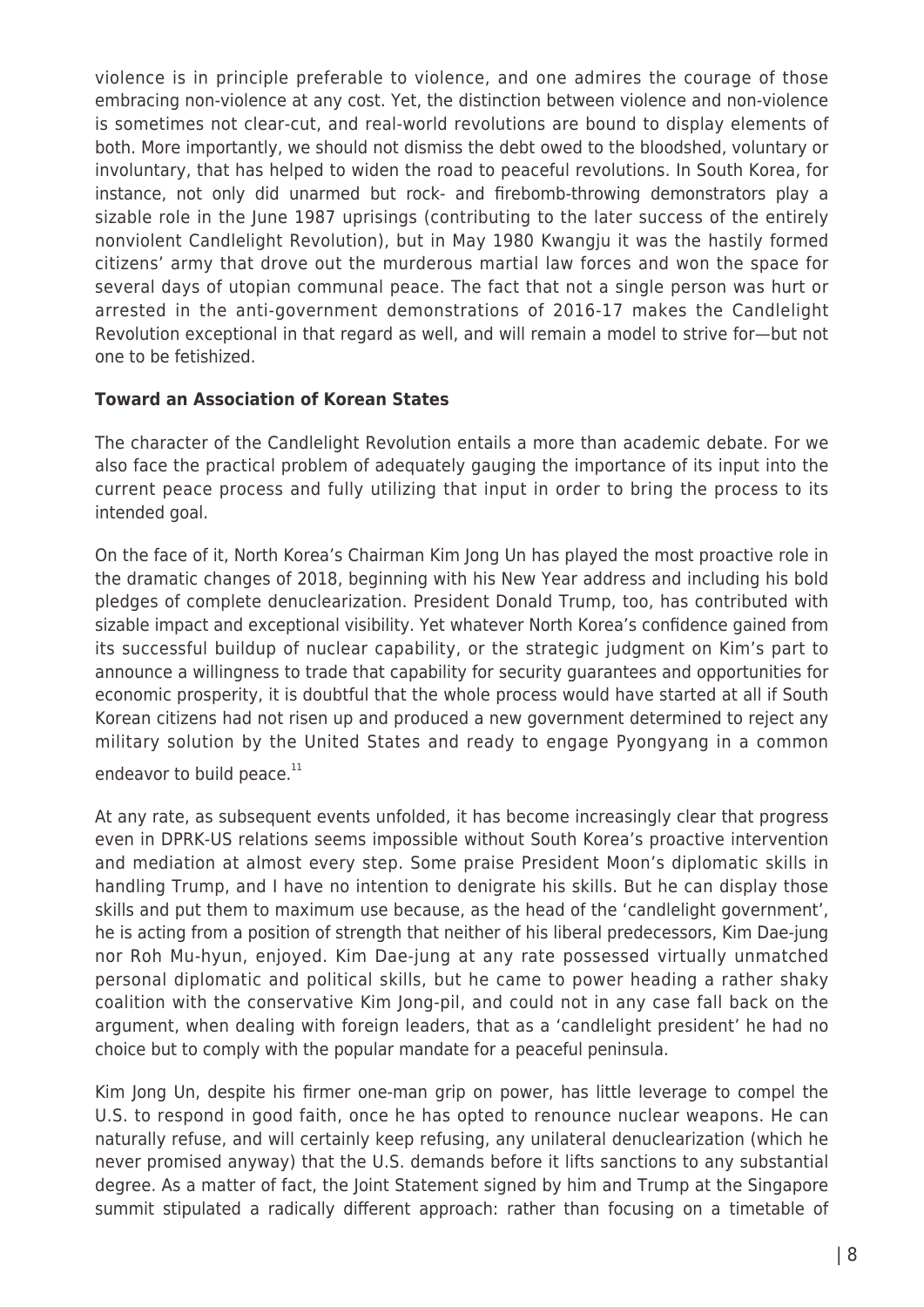disclosure, inspection, dismantlement, etc. premised on mutual distrust, to start from trustbuilding and multi-track moves toward a new US-DPRK relationship and to achieve a negotiated denuclearization on that basis.

On the American side, too, leverage for speedy settlement seems quite limited. Whether Mr. Trump realizes or not what a historic shift he signed onto in Singapore, he lacks in any case the power and clarity of purpose to implement that shift. Not only does most of American mainstream opinion, but probably the views of many of his own staff, seem to harbor endemic mistrust of North Korea—i.e., mistrust going beyond healthy skepticism to betray

an imperial dismissal of any wrongdoing on the part of the  $Empire^{12}$ -which often results in

outright distortion of facts even by the respectable press.<sup>13</sup> No doubt mistrust of Trump adds fervor to those anti-North Korea sentiments, and while I have no intention to enter the debate on the president's personal qualities, it appears that he has done much to destroy America's traditional liberal values at home and weaken the multilateral structures abroad that the American elite labored to set up over the decades for a smoothly functioning U.S. hegemony. Indeed, what to make of Trump's relatively constructive role in the Korean peninsula within this larger picture would seem to present an intellectual challenge of its own.

On a certain view of U.S. hegemony, however, Trump's generally destructive role and his constructive moves in the particular Korean case could prove quite compatible. Multilateral mechanisms such as the United Nations, NATO, IMF, WTO, APEC and others designed to enable (and also to cover up) U.S. domination of the world either no longer meet American expectations or function to benefit only the nation's elite, thus fanning the legitimate wrath of many ordinary Americans that, however partially, Trump represents. From Korea's vantage point, the so-called Pax Americana, which helped sustain and was in turn bolstered by the peninsula's division system, hardly promised real peace for the population. Not only did Korea suffer high military tension and continuous threats of war, but ordinary Koreans north and south have had to endure severe limitations on democratic and human rights and

on national autonomy.<sup>14</sup> Thus, where American elite opinion finds in Trump's moves for rapprochement with North Korea another instance of his irresponsibility and erratic behavior, Koreans can only welcome his assault on the peninsula's status quo. Indeed, if Bruce Cumings is to be believed, the Korean War was more important than the Vietnam War in that "it was the occasion for transforming the U.S. into a country that the founding fathers

would barely recognize,"<sup>15</sup> and Trump would be displaying his irresponsibility to the full when he is helping to undo Korea's division system so essential to that transformation. Except that those mainstream critics in America who blame Trump and his misdeeds for the decline of U.S. hegemony and the shrinking benefits even to ordinary Americans of Pax Americana must be judged equally short-sighted and errant.

Trump's accomplishment—assuming he does accomplish a good deal of what he is promising—will be difficult to reverse largely because of the South Korean government and the civic power behind it. In fact, South Korea's role is likely to go beyond simple mediation in DPRK-US negotiations and increasingly serve as an essential provider of security guarantees. In contrast to complete denuclearization of the Korean peninsula, a difficult but in principle not an impossible task, there can be no such thing in human history as a complete security guarantee. Even in the realm of humanly possible guarantees, a peace agreement and diplomatic recognition by the United States will need to be supplemented not only with collateral guarantees by concerned foreign powers but more importantly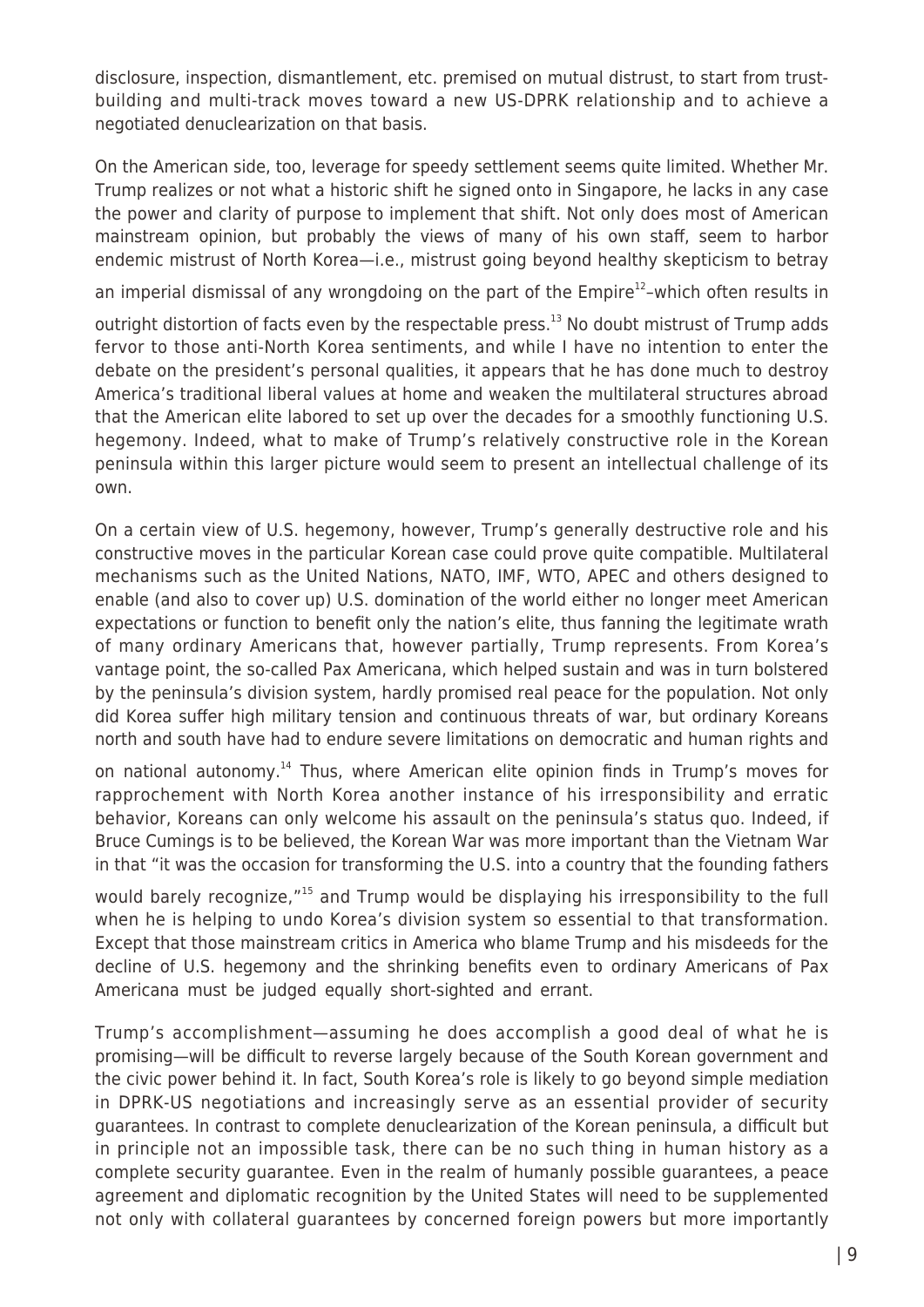through a closer political association of the two Koreas. For if the U.S. reverses its policy, there is no power to stop it. However, North Korea's status as the partner of U.S. ally South Korea in some inter-Korean commonwealth or confederation would give greater security than any promises made by the American government.

The idea of a commonwealth is not a hastily manufactured vision, but has been South Korea's government policy ever since the Rho Tae-woo regime in the late 1980s. It was incorporated into the inter-Korean agreement in 2000 in Article 2 of the June 15 Joint Declaration, which found similarities between the South's proposal of a commonwealth and

the North's of a "low-stage federation."<sup>16</sup> Since even a low-stage federation or confederation could not realistically come to pass without a prior stage of two-state commonwealth, the latter should start, realistically, from a lower level of its possible forms. I have argued for 'najŭn tangye ŭi yŏnhapje' or a low-stage commonwealth, which in English I prefer to call an Association of Korean States with ASEAN or The Association of Southeast Asian Nations in mind, a far lower form of combination than the European Union.

There is an additional guarantee that such an association will have to provide. Although Pyongyang is not saying so explicitly, even full rapprochement with the U.S. will leave it with another grave threat to its stability, namely, the very presence of a more prosperous and internationally prestigious neighbor to the south. Many speculate whether North Korea will follow a variant of the Chinese or the Vietnamese model in its prospective economic reforms and opening to the outside world. To be sure, North Korean leaders surely would prefer the Chinese-Vietnamese model to the Soviet-East European model of transition in which the political power of the Communist Party as well as its socialist economic institutions were eliminated. But there exists a crucial difference between North Korea and both China and Vietnam: the latter embarked on the path of reform and opening as unified nations—Taiwan's cross-straits separation from China is not comparable to the national division in today's Korean peninsula—and did not have the problem of a South Korea or its equivalent on its hands. Hence, North Korea will need the 'security guarantee' of some institutionalized inter-Korean framework ensuring a mutually agreed level of stability, while pledging to move on in due course toward an agreed stage of fuller integration. Nor does the ultimate goal of this phased process need to be set as a unitary nation-state.

Progress on this road will not only be essential to full denuclearization of the peninsula—which is not to say that the achievement of an association amounts to a prerequisite to denuclearization—but to the implementation of the domestic agenda of the Candlelight Revolution. Without continuous progress in inter-Korean relations and a heightened degree of institutionalization of that progress, the peculiar task of 'carrying out the revolution by non-revolutionary means' will soon lose momentum, even as advance on the domestic front will be necessary for continuation of South Korea's proactive role on

diplomatic and inter-Korean fronts.<sup>17</sup>

In closing, I must note that a low-level inter-Korean association is already in the making. Work on its construction began—or strictly speaking, restarted—with the dramatic events of 2018, particularly the April 27 Panmunjom Declaration and the opening of the Inter-Korean Joint Liaison Office on September 14. I say 'restarted' because the October 4 Declaration by Roh Mu-hyun and Kim Jong Il in 2007 was intended as 'principles of implementation of the June 15 Joint Declaration' and was followed by a flurry of inter-Korean meetings and efforts at building new organs of exchange and cooperation. Those moves were stalled when Lee Myung-bak came to power, totally stopped after the sinking of the naval ship Cheonan in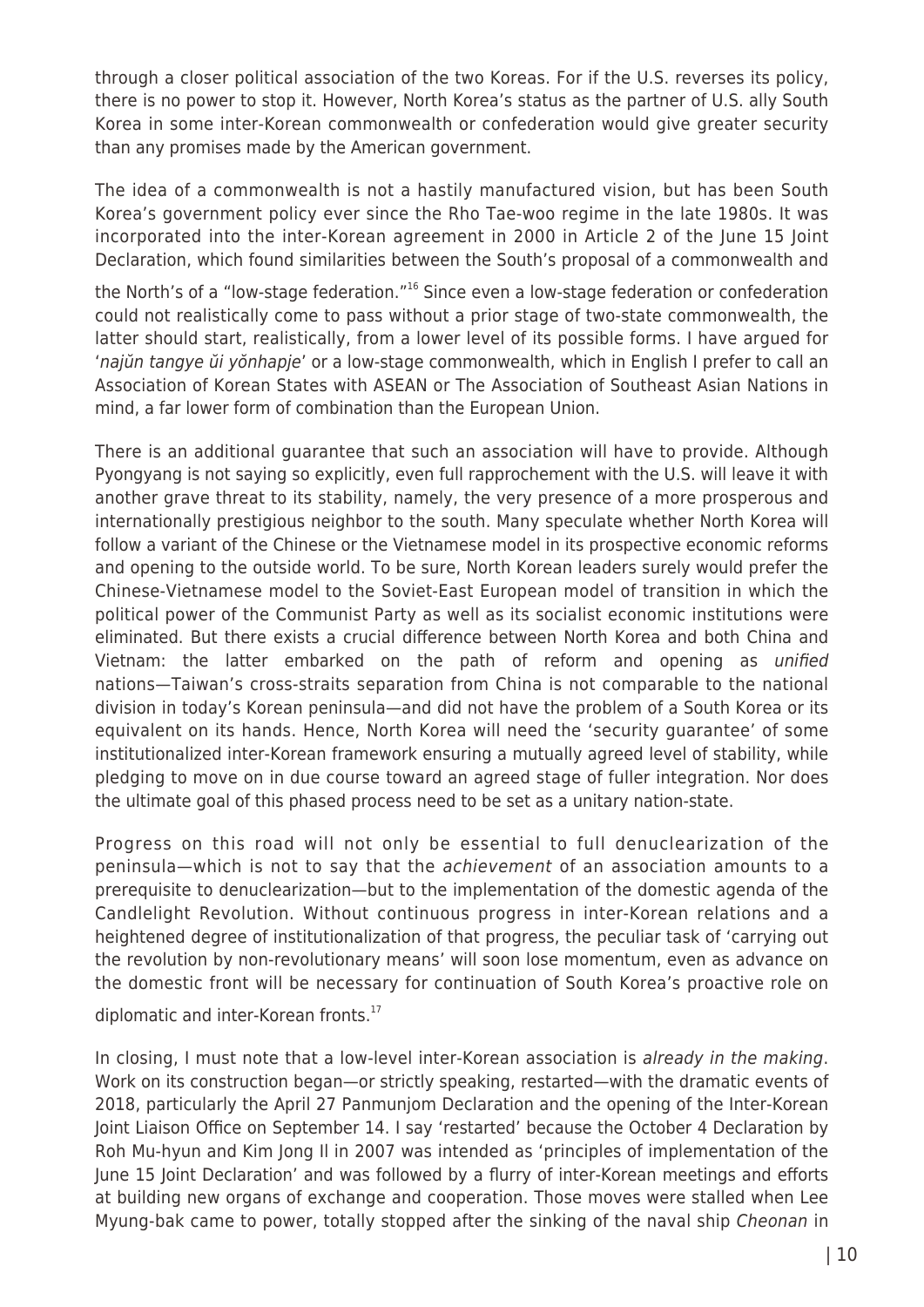2010.<sup>18</sup> and confrontation between North and South only became worse under Park Geunhye. It was direct action by candlelight citizens that put a brake on such a deplorable and dangerous trend, and it will need continuous input by those citizens (though not necessarily in the form of mass assemblies and demonstrations) to keep the positive changes of 2018 on course and keep their unique revolution alive.

This partially explains why full denuclearization of the Korean peninsula must be arduous and extended, yet is full of possibilities for both Korea and the world.

\*

Note to readers: please click the share buttons above. Forward this article to your email lists. Crosspost on your blog site, internet forums. etc.

*Nak-chung Paik* is Editor Emeritus of the South Korean literary-intellectual journal, The Quarterly Changbi, and Professor Emeritus of English Literature, Seoul National University

## **Notes**

<sup>1</sup> The present essay partially draws on my keynote speech, "[The Historical Significance and Remaining](http://magazine.changbi.com/en/articles/89575?board_id=2485) [Challenges of the Candlelight Movement,](http://magazine.changbi.com/en/articles/89575?board_id=2485)" at the Candlelight International Forum on Plaza Democracy and Prospects of Social Change, Seoul Global Center, Seoul, Korea, 24 May 2018, and on three similar talks given subsequently at the University of Virginia (UVA Symposium on Korea, September 28), Harvard University (Korea Institute Kim Koo Forum, October 4) and the University of Chicago (Center for East Asian Studies Special Lecture, October 8).

 $2$  Actual work on reconnection is at present subject to UN sanctions. In fact, the joint survey was initially blocked by the UN Command in Korea (i.e., by the United States), but another milestone was passed when the UN Security Council on November 23, 2018 granted exemption by a unanimous vote.

<sup>3</sup> For my notion of the division system, see Paik Nak-chung, The Division System in Crisis: Essays on Contemporary Korea, tr. Kim Myung-hwan et al., University of California Press, 2011, especially the Foreword by Bruce Cumings and Author's Preface to the English-Language Edition; also Paik Nak-chung, "Toward Overcoming Korea's Division System through Civic Participation," Critical Asian Studies vol. 45 no. 2 (June 2013), 279-290.

 $4E.g.,$  Kim Chongyŏp (Kim Jong-yup), "Toward a New Stage of the Candlelight Revolution  $\Box$  $\Box$  $\Box$  $\Box$  $\Box$  $\Box$ [K]], The Changbi Quarterly [KRIX] 176, Summer 2017, 2-5. It must be noted, however, that the same author later somewhat revised his position, suggesting that the candlelight citizens may have had an intuitive insight into the revolutionary nature of their actions and may indeed have realized the 'utopia of revolution', i.e., the dream within revolutions of becoming a festive occurrence free of violence. (Kim Chongyŏp, The Division System and the 1987 Regime [ $\Box$  $\Box$  $\Box$ ], Changbi Publishers 2017, 469.)

<sup>5</sup> See my "The Historical Significance and Remaining Challenges of the Candlelight Movement."

 $6$ Paek Nakch' ŏng (Paik Nak-chung), "Let Us Not Keep Still in the New Year, Either" [ $\Box$  $\Box$  $\Box$  $\Box$  $\Box$  $\Box$ ], Changbi Weekly Commentary, 28 December 2016.

 $7$ The phrase was used by Hŏ Chŏng, head of the transition government, to define one of his basic policy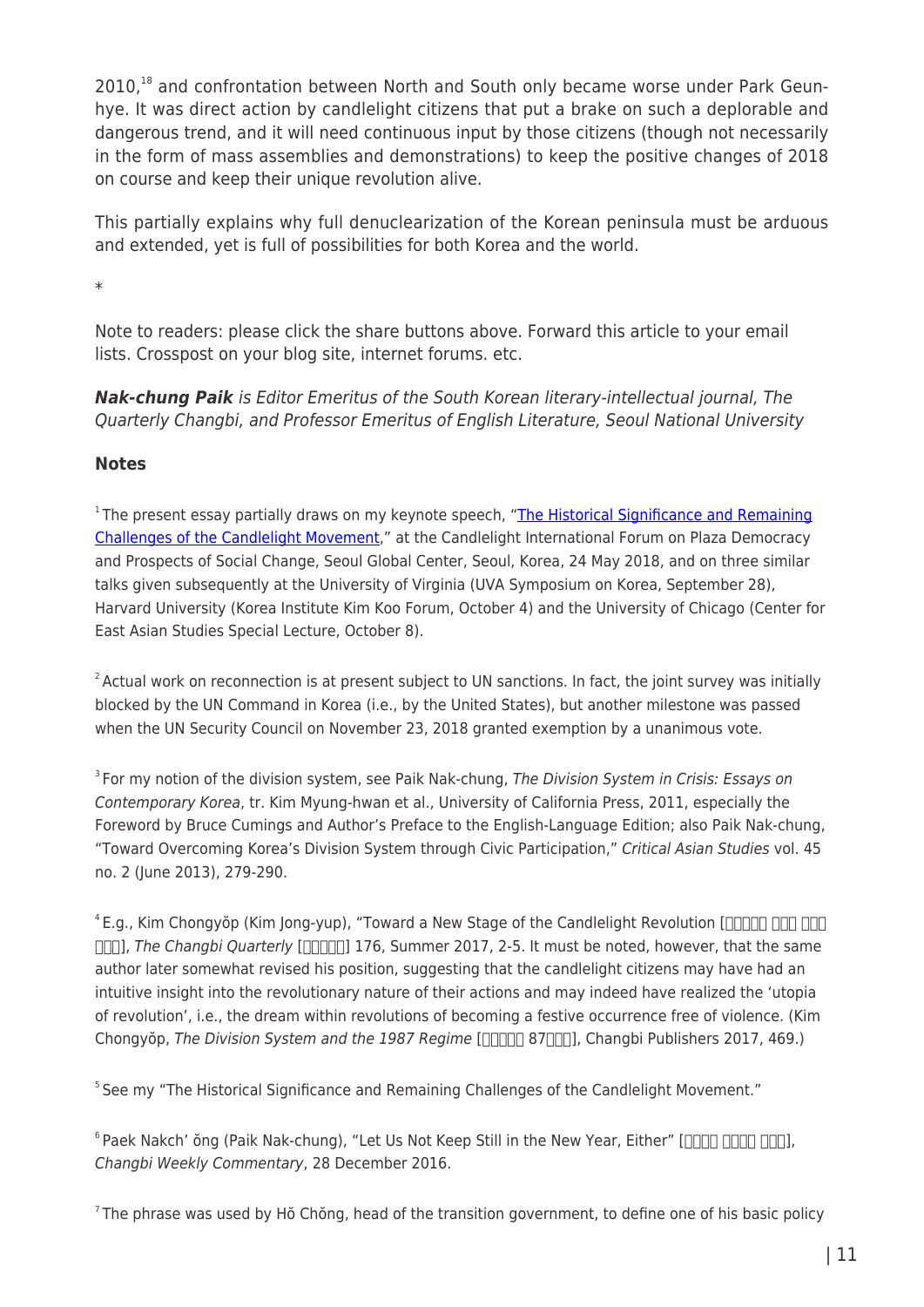objectives in May 1960 after consultation with U.S. Ambassador Walter McConaughy.

<sup>8</sup> "The type, according to Marx and Engels, is not the abstract type of classical tragedy, nor the idealized universality as in Schiller, still less what Zola and post-Zola literature and literary theory made of it: the average. What characterizes the type is the convergence and intersection of all the dominant aspects of that dynamic unity through which genuine literature reflects life in a vital and contradictory unity—all the most important social, moral and spiritual contradictions of a time." Georg Lukács, "Marx and Engels on Aesthetics," Writer and Critic and Other Essays, ed. & tr. A. Kahn, Merlin Press 1970, 78.

<sup>9</sup> Hannah Arendt, On Revolution [1963], Penguin Classics 2006, 133 et passim.

<sup>10</sup>I wish, however, to note in passing what seems to me a serious lacuna in her reflections. When she cites—in addition to the difference in the character of preceding monarchies (146)—as a major difference between the two eighteenth century revolutions the "natural abundance" (209) of prerevolutionary America that exempted the American Revolution from the necessity represented by the large presence of the poor (as in France and later Russia), she recognizes the contribution of the black laborer and black slavery, but nowhere notes the earlier wholesale dispossession of Native Americans' land and resources. That violence of settler colonialism must be counted the single most important factor giving white settlers relative immunity from Arendt's 'necessity'.

 $11$ As Sŏ Chaechŏng (J. J. Suh) persuasively argues in his on-line column, ["The Warmth of Candlelight, the](http://magazine.changbi.com/180321/?cat=2466) [Spring Winds of Peace](http://magazine.changbi.com/180321/?cat=2466)" [nn nn, nn nn], Changbi Weekly Commentary, March 21, 2018.

 $12$  Perhaps a legacy of settler colonialism for which perfidy belongs exclusively to the Indians. Trump no doubt shares the mentality, except that he seems to have picked Kim Jong Un as a candidate for the 'good Indian'.

 $13$  For a recent example see the front page lead article in The New York Times by David Sanger and William Broad, "In North Korea, Missile Bases Suggest a Great Deception" (November 12, 2018), and Leon Sigal's commentary the following day in 38 North, "[The New York Times' Misleading Story on North](https://www.38north.org/2018/11/lsigal111318/) [Korean Missiles"](https://www.38north.org/2018/11/lsigal111318/).

 $14$  Naturally, limits on autonomy work in different ways north and south: fairly obvious military and diplomatic subservience to the U.S. in South Korea, and in the north, the DPRK's inability in the international arena to obtain what it needs, such as diplomatic recognition, trade openings and benefits of international aid, and reparation and compensation from Japan for its colonial rule.

 $15$  Bruce Cumings, The Korean War: A History, Random House 2010, 207.

 $16$ This is a literal rendering of the Korean 'najūn tangye u i yonbangie', as the dictionary meaning of yŏnbang is federation. But Pyongyang has always translated Kim Il Sung's proposal for a Koryŏ Yŏnbang Konghwaguk as 'Korean Confederal Republic', so that with the qualifier 'low-stage' added, Kim Jong Il would not have been stretching the point too much when he assured Kim Dae-jung, in response to the latter's and his aide's argument why von bangie would not do at the present stage, that he saw no real difference between the President's idea and his own. See the eye-witness account by the same aide, Lim Dong-won, Peacemaker: Twenty Years of Inter-Korean Relations and the North Korean Nuclear Issue. A Memoir, Walter H. Shorenstein Asia-Pacific Research Center, Stanford University, 2012, 46-47. The South Korean idea of yŏnhap is often rendered as 'confederation', but as it postulates two